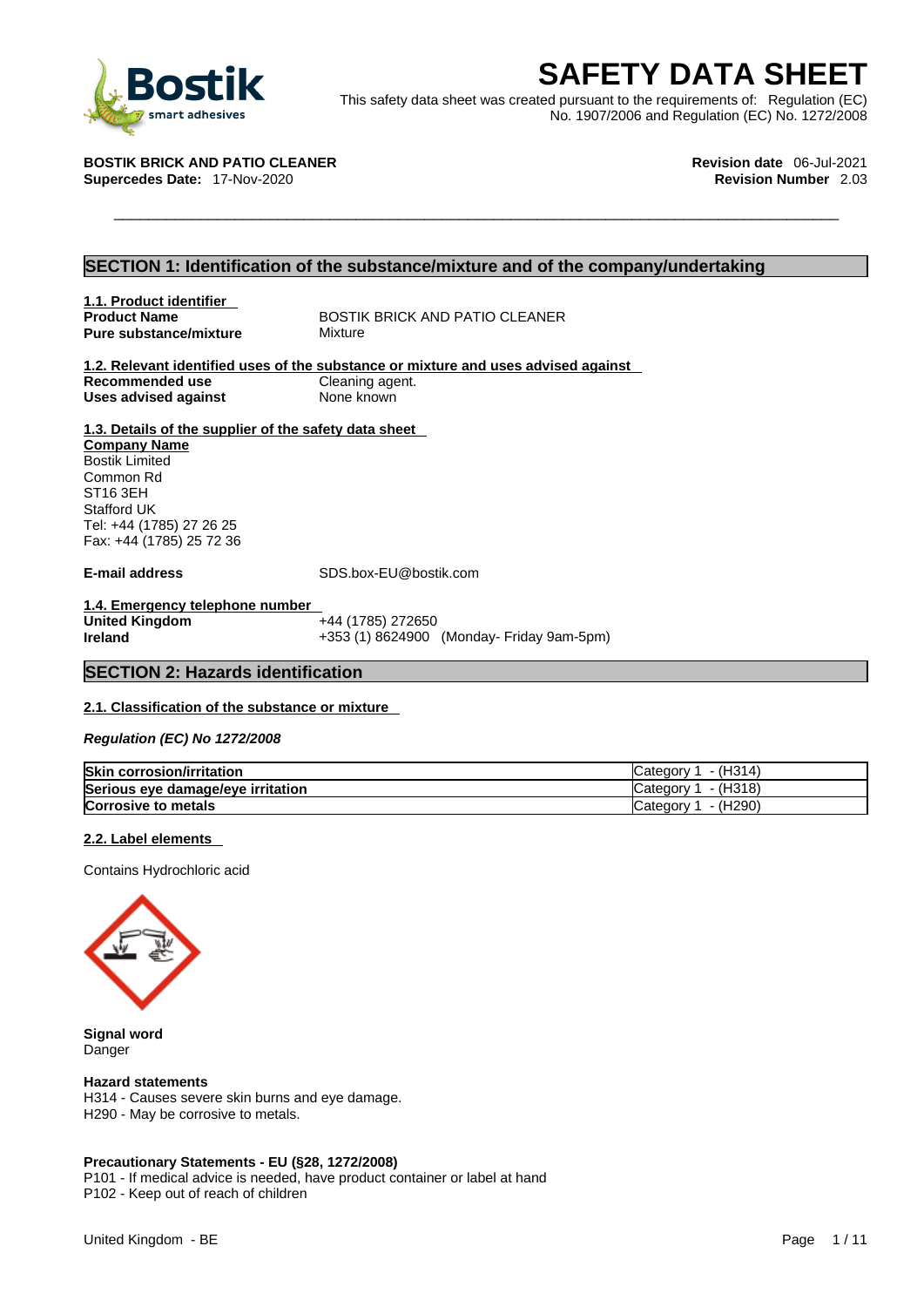\_\_\_\_\_\_\_\_\_\_\_\_\_\_\_\_\_\_\_\_\_\_\_\_\_\_\_\_\_\_\_\_\_\_\_\_\_\_\_\_\_\_\_\_\_\_\_\_\_\_\_\_\_\_\_\_\_\_\_\_\_\_\_\_\_\_\_\_\_\_\_\_\_\_\_\_\_\_\_\_\_\_\_\_ **BOSTIK BRICK AND PATIO CLEANER Revision date** 06-Jul-2021 **Supercedes Date:** 17-Nov-2020 **Revision Number** 2.03

P234 - Keep only in original packaging

P280 - Wear protective gloves and eye/face protection

P301 + P330 + P331 - IF SWALLOWED: Rinse mouth. Do NOT induce vomiting

P303 + P361 + P353 - IF ON SKIN (or hair): Take off immediately all contaminated clothing. Rinse skin with water [or shower] P305 + P351 + P338 - IF IN EYES: Rinse cautiously with water for several minutes. Remove contact lenses, if present and easy to do. Continue rinsing

P390 - Absorb spillage to prevent material damage

P405 - Store locked up

P501 - Dispose of contents/ container to an approved waste disposal plant

## **Additional information**

This product requires tactile warnings if supplied to the general public. This product requires child resistant fastenings if supplied to the general public.

## **2.3. Other hazards**

No information available.

### **PBT & vPvB**

This mixture contains no substance considered to be persistent, bioaccumulating or toxic (PBT). This mixture contains no substance considered to be very persistent nor very bioaccumulating (vPvB).

# **SECTION 3: Composition/information on ingredients**

## **3.1 Substances**

Not applicable

## **3.2 Mixtures**

| <b>Chemical name</b> | EC No.    | <b>CAS No.</b> | Weight-% | <b>Classification</b><br>according to<br><b>Regulation (EC)</b><br>No. 1272/2008<br><b>ICLPI</b>            | <b>Specific</b><br>concentration limit<br>(SCL)                                                                                                          | <b>REACH</b><br>registration<br>number |
|----------------------|-----------|----------------|----------|-------------------------------------------------------------------------------------------------------------|----------------------------------------------------------------------------------------------------------------------------------------------------------|----------------------------------------|
| Hydrochloric acid    | 231-595-7 | 7647-01-0      | $5 - 10$ | Skin Corr. 1B<br>(H314)<br>Eye Dam. 1<br>(H318)<br>STOT SE 3<br>(H335)<br>Met. Corr.<br>(H <sub>290</sub> ) | Eye Dam. $1::$<br>1%<=C<10%<br>Skin Corr. 1B:<br>$10\% < = C < 25\%$<br>Skin Corr. 1A:<br>C > 25%<br>STOT SE 3 ::<br>$C = 10%$<br>Met. Corr. 1 :: C>=0.1 | 01-2119484862-<br>27-XXXX              |

## **Full text of H- and EUH-phrases: see section 16**

Note:  $\wedge$  indicates not classified, however, the substance is listed in section 3 as it has an OEL

This product does not contain candidate substances of very high concern at a concentration >=0.1% (Regulation (EC) No. 1907/2006 (REACH), Article 59)

# **SECTION 4: First aid measures**

## **4.1. Description of first aid measures**

**General advice** Show this safety data sheet to the doctor in attendance. Immediate medical attention is required. **Inhalation** Remove to fresh air. If breathing has stopped, give artificial respiration. Get medical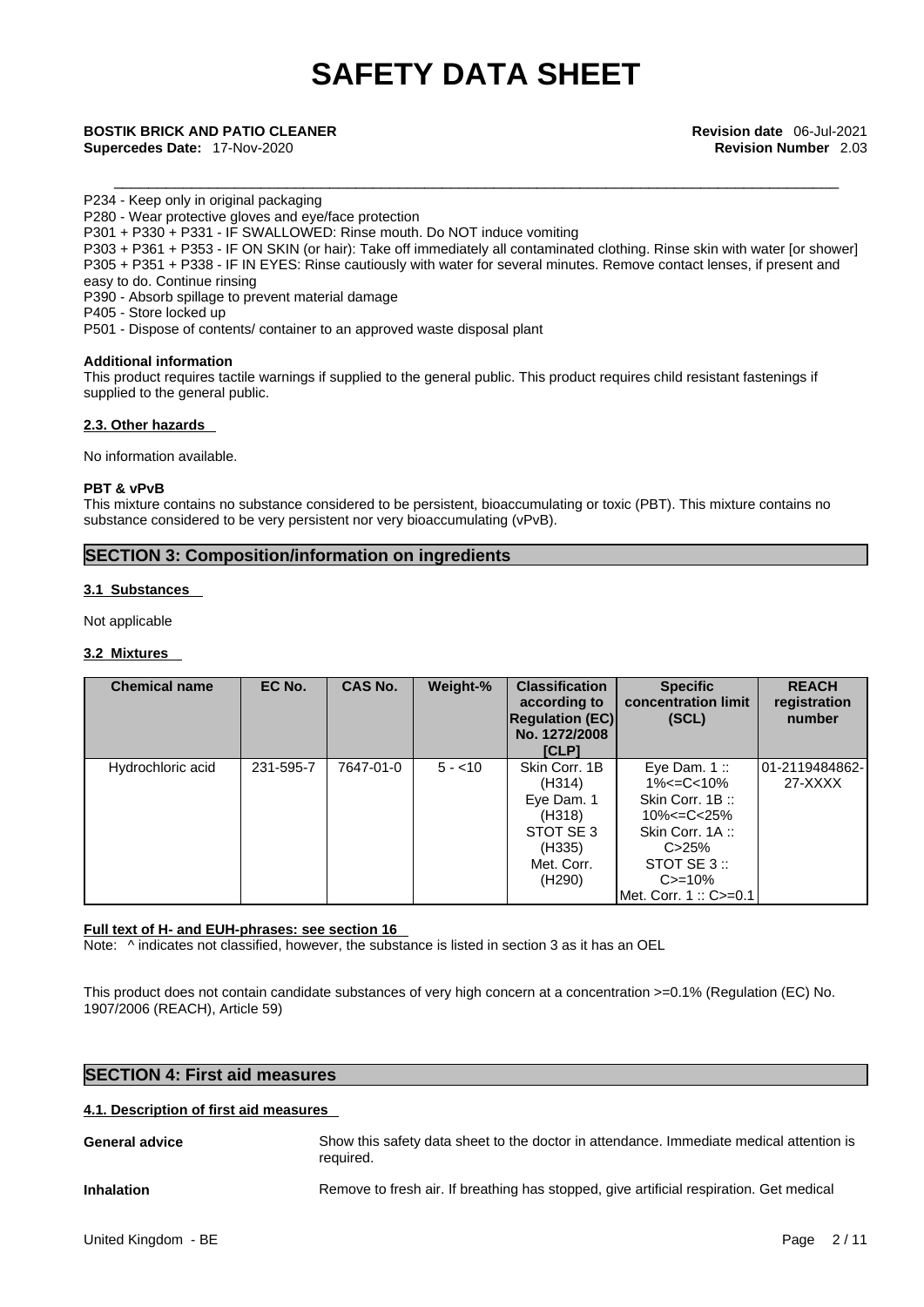| <b>BOSTIK BRICK AND PATIO CLEANER</b><br>Supercedes Date: 17-Nov-2020 | Revision date 06-Jul-2021<br><b>Revision Number</b> 2.03                                                                                                                                                                                                                                                                                                                                           |
|-----------------------------------------------------------------------|----------------------------------------------------------------------------------------------------------------------------------------------------------------------------------------------------------------------------------------------------------------------------------------------------------------------------------------------------------------------------------------------------|
|                                                                       | attention immediately. Do not use mouth-to-mouth method if victim ingested or inhaled<br>the substance; give artificial respiration with the aid of a pocket mask equipped with a<br>one-way valve or other proper respiratory medical device. If breathing is difficult, (trained<br>personnel should) give oxygen. Delayed pulmonary edema may occur. Get immediate<br>medical advice/attention. |
| Eye contact                                                           | Rinse immediately with plenty of water, also under the eyelids, for at least 15 minutes.<br>Remove contact lenses, if present and easy to do. Continue rinsing. Keep eye wide open<br>while rinsing. Do not rub affected area. Get immediate medical advice/attention.                                                                                                                             |
| Skin contact                                                          | Wash off immediately with soap and plenty of water while removing all contaminated<br>clothes and shoes. Get immediate medical advice/attention.                                                                                                                                                                                                                                                   |
| Ingestion                                                             | Rinse mouth. Never give anything by mouth to an unconscious person. Do NOT induce<br>vomiting. Get immediate medical advice/attention.                                                                                                                                                                                                                                                             |
| Self-protection of the first aider                                    | Avoid contact with skin, eyes or clothing. Wear personal protective clothing (see section<br>8). Ensure that medical personnel are aware of the material(s) involved, take precautions<br>to protect themselves and prevent spread of contamination. Avoid direct contact with<br>skin. Use barrier to give mouth-to-mouth resuscitation.                                                          |
| 4.2. Most important symptoms and effects, both acute and delayed      |                                                                                                                                                                                                                                                                                                                                                                                                    |
| Symptoms                                                              | Burning sensation.                                                                                                                                                                                                                                                                                                                                                                                 |
|                                                                       | 4.3. Indication of any immediate medical attention and special treatment needed                                                                                                                                                                                                                                                                                                                    |
| <b>Note to doctors</b>                                                | Product is a corrosive material. Use of gastric lavage or emesis is contra-indicated.<br>Possible perforation of stomach or esophagus should be investigated. Do not give<br>chemical antidotes. Asphyxia from glottal edema may occur. Marked decrease in blood<br>pressure may occur with moist rales, frothy sputum, and high pulse pressure.                                                   |
| <b>SECTION 5: Firefighting measures</b>                               |                                                                                                                                                                                                                                                                                                                                                                                                    |
| 5.1. Extinguishing media                                              |                                                                                                                                                                                                                                                                                                                                                                                                    |
| <b>Suitable Extinguishing Media</b>                                   | Use extinguishing measures that are appropriate to local circumstances and the<br>surrounding environment.                                                                                                                                                                                                                                                                                         |
| Unsuitable extinguishing media                                        | No information available.                                                                                                                                                                                                                                                                                                                                                                          |
| 5.2. Special hazards arising from the substance or mixture            |                                                                                                                                                                                                                                                                                                                                                                                                    |
| Specific hazards arising from the<br>chemical                         | The product causes burns of eyes, skin and mucous membranes. Thermal<br>decomposition can lead to release of irritating gases and vapours.                                                                                                                                                                                                                                                         |
| <b>Hazardous combustion products</b>                                  | Carbon dioxide (CO2). Hydrogen chloride.                                                                                                                                                                                                                                                                                                                                                           |
| 5.3. Advice for firefighters                                          |                                                                                                                                                                                                                                                                                                                                                                                                    |
|                                                                       | Special protective equipment and Firefighters should wear self-contained breathing apparatus and full firefighting turnout                                                                                                                                                                                                                                                                         |

# **SECTION 6: Accidental release measures**

# **6.1. Personal precautions, protective equipment and emergency procedures**

| <b>Personal precautions</b> | Avoid contact with skin, eyes or clothing. Ensure adequate ventilation. Use personal<br>protective equipment as required. Attention! Corrosive material. Evacuate personnel to<br>safe areas. Keep people away from and upwind of spill/leak. |
|-----------------------------|-----------------------------------------------------------------------------------------------------------------------------------------------------------------------------------------------------------------------------------------------|
| <b>Other information</b>    | Refer to protective measures listed in Sections 7 and 8.                                                                                                                                                                                      |

gear. Use personal protection equipment.

**precautions for fire-fighters**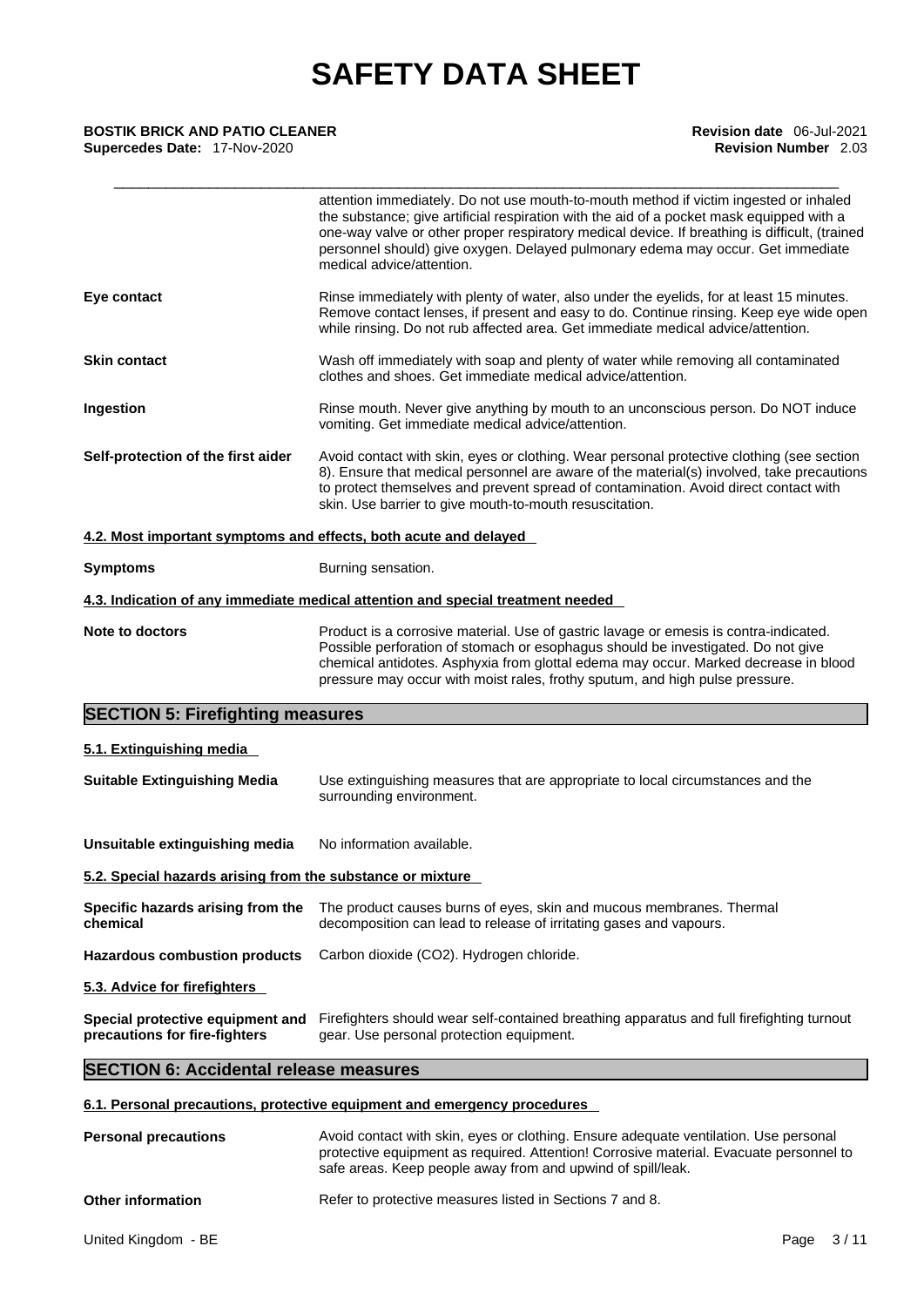\_\_\_\_\_\_\_\_\_\_\_\_\_\_\_\_\_\_\_\_\_\_\_\_\_\_\_\_\_\_\_\_\_\_\_\_\_\_\_\_\_\_\_\_\_\_\_\_\_\_\_\_\_\_\_\_\_\_\_\_\_\_\_\_\_\_\_\_\_\_\_\_\_\_\_\_\_\_\_\_\_\_\_\_ **BOSTIK BRICK AND PATIO CLEANER Revision date** 06-Jul-2021 **Supercedes Date:** 17-Nov-2020 **Revision Number** 2.03

| For emergency responders                                          | Use personal protection recommended in Section 8.                                                                                                                                                                                                                                                                                                                                                                                                                    |
|-------------------------------------------------------------------|----------------------------------------------------------------------------------------------------------------------------------------------------------------------------------------------------------------------------------------------------------------------------------------------------------------------------------------------------------------------------------------------------------------------------------------------------------------------|
| <b>6.2. Environmental precautions</b>                             |                                                                                                                                                                                                                                                                                                                                                                                                                                                                      |
| <b>Environmental precautions</b>                                  | Prevent further leakage or spillage if safe to do so. Should not be released into the<br>environment. Do not allow to enter into soil/subsoil. Prevent product from entering<br>drains.                                                                                                                                                                                                                                                                              |
| 6.3. Methods and material for containment and cleaning up         |                                                                                                                                                                                                                                                                                                                                                                                                                                                                      |
| <b>Methods for containment</b>                                    | Prevent further leakage or spillage if safe to do so.                                                                                                                                                                                                                                                                                                                                                                                                                |
| Methods for cleaning up                                           | Take up mechanically, placing in appropriate containers for disposal.                                                                                                                                                                                                                                                                                                                                                                                                |
| Prevention of secondary hazards                                   | Clean contaminated objects and areas thoroughly observing environmental regulations.                                                                                                                                                                                                                                                                                                                                                                                 |
| 6.4. Reference to other sections                                  |                                                                                                                                                                                                                                                                                                                                                                                                                                                                      |
| Reference to other sections                                       | See section 8 for more information. See section 13 for more information.                                                                                                                                                                                                                                                                                                                                                                                             |
| <b>SECTION 7: Handling and storage</b>                            |                                                                                                                                                                                                                                                                                                                                                                                                                                                                      |
| 7.1. Precautions for safe handling                                |                                                                                                                                                                                                                                                                                                                                                                                                                                                                      |
| Advice on safe handling                                           | Handle in accordance with good industrial hygiene and safety practice. Avoid contact<br>with skin, eyes or clothing. In case of insufficient ventilation, wear suitable respiratory<br>equipment. Handle product only in closed system or provide appropriate exhaust<br>ventilation. Do not eat, drink or smoke when using this product. Take off contaminated<br>clothing and wash it before reuse.                                                                |
| <b>General hygiene considerations</b>                             | Wear suitable gloves and eye/face protection. Do not eat, drink or smoke when using<br>this product. Regular cleaning of equipment, work area and clothing is recommended.<br>Avoid contact with skin, eyes or clothing. Remove and wash contaminated clothing and<br>gloves, including the inside, before re-use. Contaminated work clothing should not be<br>allowed out of the workplace. Wash hands before breaks and immediately after handling<br>the product. |
| 7.2. Conditions for safe storage, including any incompatibilities |                                                                                                                                                                                                                                                                                                                                                                                                                                                                      |
| <b>Storage Conditions</b>                                         | Keep containers tightly closed in a dry, cool and well-ventilated place. Protect from<br>moisture. Store locked up. Keep out of the reach of children. Store away from other<br>materials.                                                                                                                                                                                                                                                                           |
| 7.3. Specific end use(s)                                          |                                                                                                                                                                                                                                                                                                                                                                                                                                                                      |
| Specific use(s)<br>Cleaning agent.                                |                                                                                                                                                                                                                                                                                                                                                                                                                                                                      |
| <b>Identified uses</b>                                            | Risk Management Methods (RMM) The information required is contained in this Safety Data Sheet.                                                                                                                                                                                                                                                                                                                                                                       |
| <b>Other information</b>                                          | Observe technical data sheet.                                                                                                                                                                                                                                                                                                                                                                                                                                        |
| <b>SECTION 8: Exposure controls/personal protection</b>           |                                                                                                                                                                                                                                                                                                                                                                                                                                                                      |
| 8.1. Control parameters                                           |                                                                                                                                                                                                                                                                                                                                                                                                                                                                      |
| <b>Exposure Limits</b>                                            |                                                                                                                                                                                                                                                                                                                                                                                                                                                                      |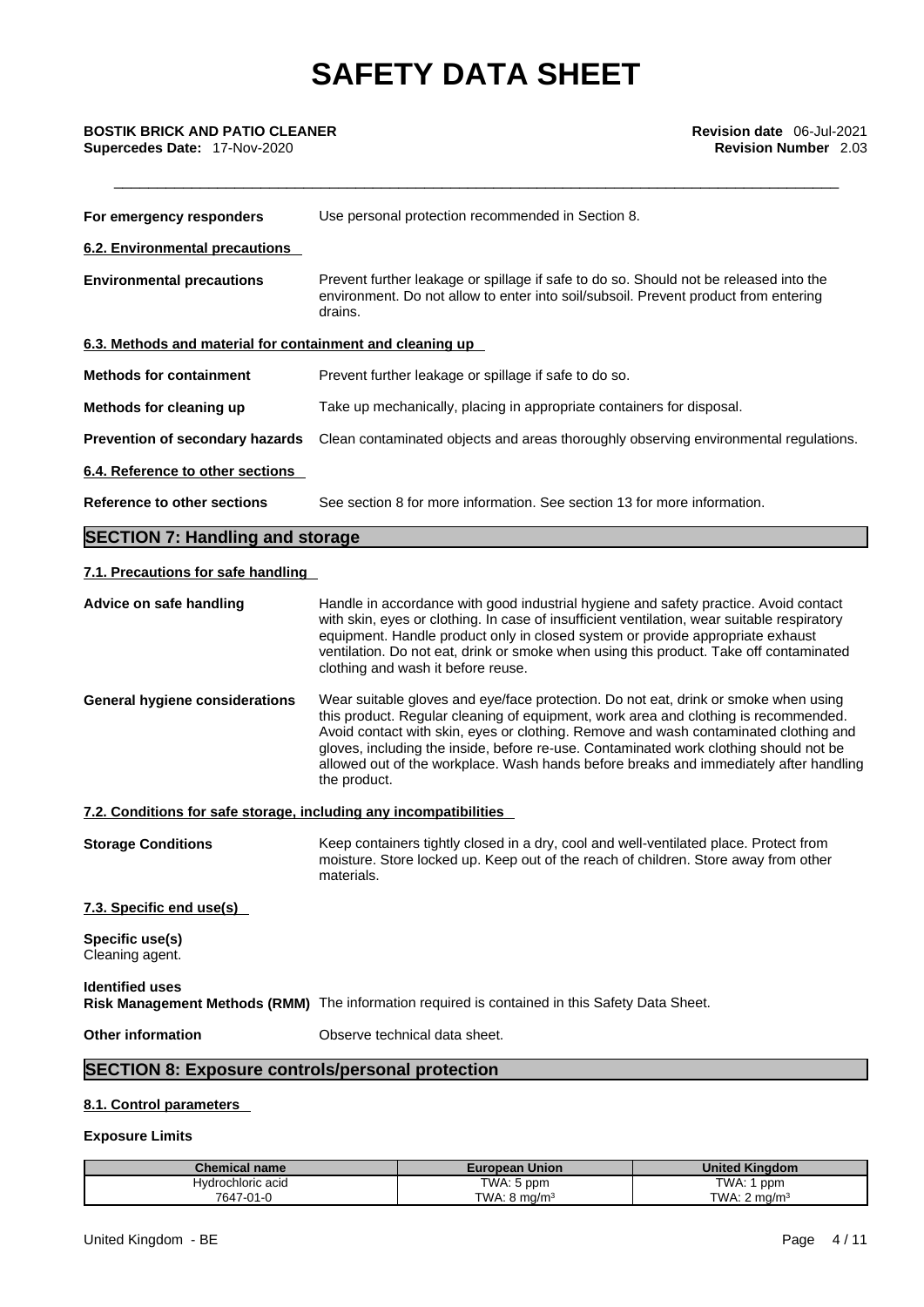**Supercedes Date:** 17-Nov-2020 **Revision Number** 2.03

# \_\_\_\_\_\_\_\_\_\_\_\_\_\_\_\_\_\_\_\_\_\_\_\_\_\_\_\_\_\_\_\_\_\_\_\_\_\_\_\_\_\_\_\_\_\_\_\_\_\_\_\_\_\_\_\_\_\_\_\_\_\_\_\_\_\_\_\_\_\_\_\_\_\_\_\_\_\_\_\_\_\_\_\_ **BOSTIK BRICK AND PATIO CLEANER Revision date** 06-Jul-2021

| וזטכי<br>$\sim$ $\sim$ $\sim$ $\sim$<br>- - - - | ppm  |
|-------------------------------------------------|------|
| $\sim$                                          | na/r |

### **Derived No Effect Level (DNEL)** No information available

| Derived No Effect Level (DNEL)              |                |                                   |               |
|---------------------------------------------|----------------|-----------------------------------|---------------|
| Hydrochloric acid (7647-01-0)               |                |                                   |               |
| Type                                        | Exposure route | Derived No Effect Level<br>(DNEL) | Safety factor |
| worker<br>Long term<br>Local health effects | Inhalation     | $8 \text{ mg/m}^3$                |               |

| <b>Derived No Effect Level (DNEL)</b>          |                |                                   |               |  |
|------------------------------------------------|----------------|-----------------------------------|---------------|--|
| Hydrochloric acid (7647-01-0)                  |                |                                   |               |  |
| <b>Type</b>                                    | Exposure route | Derived No Effect Level<br>(DNEL) | Safety factor |  |
| Consumer<br>Long term<br>Local health effects  | Inhalation     | $8 \text{ mg/m}^3$                |               |  |
| Consumer<br>Short term<br>Local health effects | Inhalation     | $15 \text{ mg/m}^3$               |               |  |

## **Predicted No Effect Concentration** No information available. **(PNEC)**

# **8.2. Exposure controls**

| <b>Engineering controls</b>   | Ensure adequate ventilation, especially in confined areas.                                                                                                                                                                                                                                                                                     |
|-------------------------------|------------------------------------------------------------------------------------------------------------------------------------------------------------------------------------------------------------------------------------------------------------------------------------------------------------------------------------------------|
| Personal protective equipment |                                                                                                                                                                                                                                                                                                                                                |
| <b>Eye/face protection</b>    | Tight sealing safety goggles. Face protection shield. Eye protection must conform to<br>standard EN 166.                                                                                                                                                                                                                                       |
| <b>Hand protection</b>        | Wear protective gloves. Gloves must conform to standard EN 374. Ensure that the<br>breakthrough time of the glove material is not exceeded. Refer to glove supplier for<br>information on breakthrough time for specific gloves. Gloves should be replaced<br>regularly and if there is any sign of damage to the glove material.              |
| Skin and body protection      | Gloves made of plastic or rubber. Rubber boots. Suitable protective clothing. Wear<br>impervious protective clothing, including boots, gloves, lab coat, apron or coveralls, as<br>appropriate, to prevent skin contact. Wear chemical resistant clothing such as gloves,<br>aprop, boots or whole bodysuite made from neoprope as appropriate |

**Respiratory protection** During spraying wear suitable respiratory equipment.

**Environmental exposure controls** No information available.

# **SECTION 9: Physical and chemical properties**

## **9.1. Information on basic physical and chemical properties**

| <b>Physical state</b>    | Liquid                   |
|--------------------------|--------------------------|
| Appearance               | Liquid                   |
| <b>Colour</b>            | No information available |
| Odour                    | Characteristic           |
| <b>Odour threshold</b>   | No information available |
| <b>Property</b>          | <b>Values</b>            |
| рH                       | 0.14                     |
| pH (as aqueous solution) | No data available        |

**Property Values Remarks • Method**

apron, boots or whole bodysuits made from neoprene, as appropriate.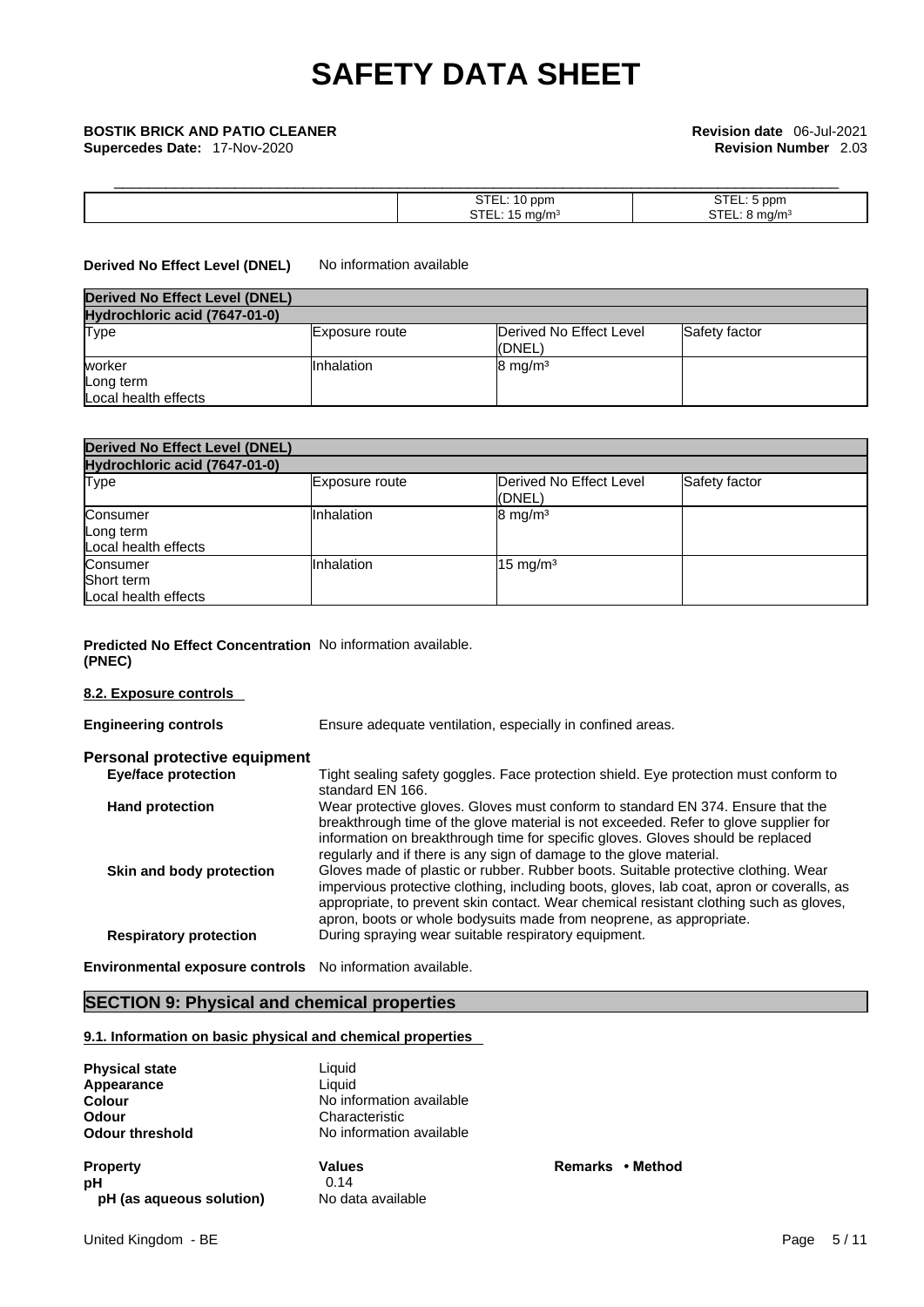\_\_\_\_\_\_\_\_\_\_\_\_\_\_\_\_\_\_\_\_\_\_\_\_\_\_\_\_\_\_\_\_\_\_\_\_\_\_\_\_\_\_\_\_\_\_\_\_\_\_\_\_\_\_\_\_\_\_\_\_\_\_\_\_\_\_\_\_\_\_\_\_\_\_\_\_\_\_\_\_\_\_\_\_ **BOSTIK BRICK AND PATIO CLEANER Revision date** 06-Jul-2021 **Supercedes Date:** 17-Nov-2020 **Revision Number** 2.03

| Melting point / freezing point                    | No data available           |
|---------------------------------------------------|-----------------------------|
| Initial boiling point and boiling                 | No data available           |
| range                                             |                             |
| <b>Flash point</b>                                | No data available °C        |
| <b>Evaporation rate</b>                           | No data available           |
| <b>Flammability</b>                               | Not applicable for liquids. |
| <b>Flammability Limit in Air</b>                  |                             |
| Upper flammability or explosive No data available |                             |
| limits                                            |                             |
| Lower flammability or explosive No data available |                             |
| limits                                            |                             |
| Vapour pressure                                   | No data available           |
| <b>Relative vapour density</b>                    | No data available           |
| <b>Relative density</b>                           | 1.05                        |
| <b>Water solubility</b>                           | No data available           |
| Solubility(ies)                                   | No data available           |
| <b>Partition coefficient</b>                      | No data available           |
| <b>Autoignition temperature</b>                   | No data available           |
| <b>Decomposition temperature</b>                  | No data available           |
| <b>Kinematic viscosity</b>                        | No data available           |
| <b>Dynamic viscosity</b>                          | No data available           |
| <b>Explosive properties</b>                       | No data available           |
| <b>Oxidising properties</b>                       | No data available           |
|                                                   |                             |
| 9.2. Other information                            |                             |
| Solid content (%)                                 | No information available    |
| VOC Content (%)                                   |                             |
| <b>Density</b>                                    | No data available           |

# **SECTION 10: Stability and reactivity**

| 10.1. Reactivity                                                 |                                                                                                            |
|------------------------------------------------------------------|------------------------------------------------------------------------------------------------------------|
| <b>Reactivity</b>                                                | No information available.                                                                                  |
| 10.2. Chemical stability                                         |                                                                                                            |
| <b>Stability</b>                                                 | Stable under normal conditions.                                                                            |
| <b>Explosion data</b>                                            |                                                                                                            |
| Sensitivity to mechanical                                        | None.                                                                                                      |
| impact<br><b>Sensitivity to static discharge</b>                 | None.                                                                                                      |
| 10.3. Possibility of hazardous reactions                         |                                                                                                            |
| Possibility of hazardous reactions None under normal processing. |                                                                                                            |
| 10.4. Conditions to avoid                                        |                                                                                                            |
| <b>Conditions to avoid</b>                                       | Exposure to air or moisture over prolonged periods.                                                        |
| 10.5. Incompatible materials                                     |                                                                                                            |
| <b>Incompatible materials</b>                                    | Oxidising agent. Acids. Bases.                                                                             |
| 10.6. Hazardous decomposition products                           |                                                                                                            |
| <b>Hazardous decomposition</b><br>products                       | Hydrogen chloride. Thermal decomposition can lead to release of irritating and toxic<br>gases and vapours. |
|                                                                  |                                                                                                            |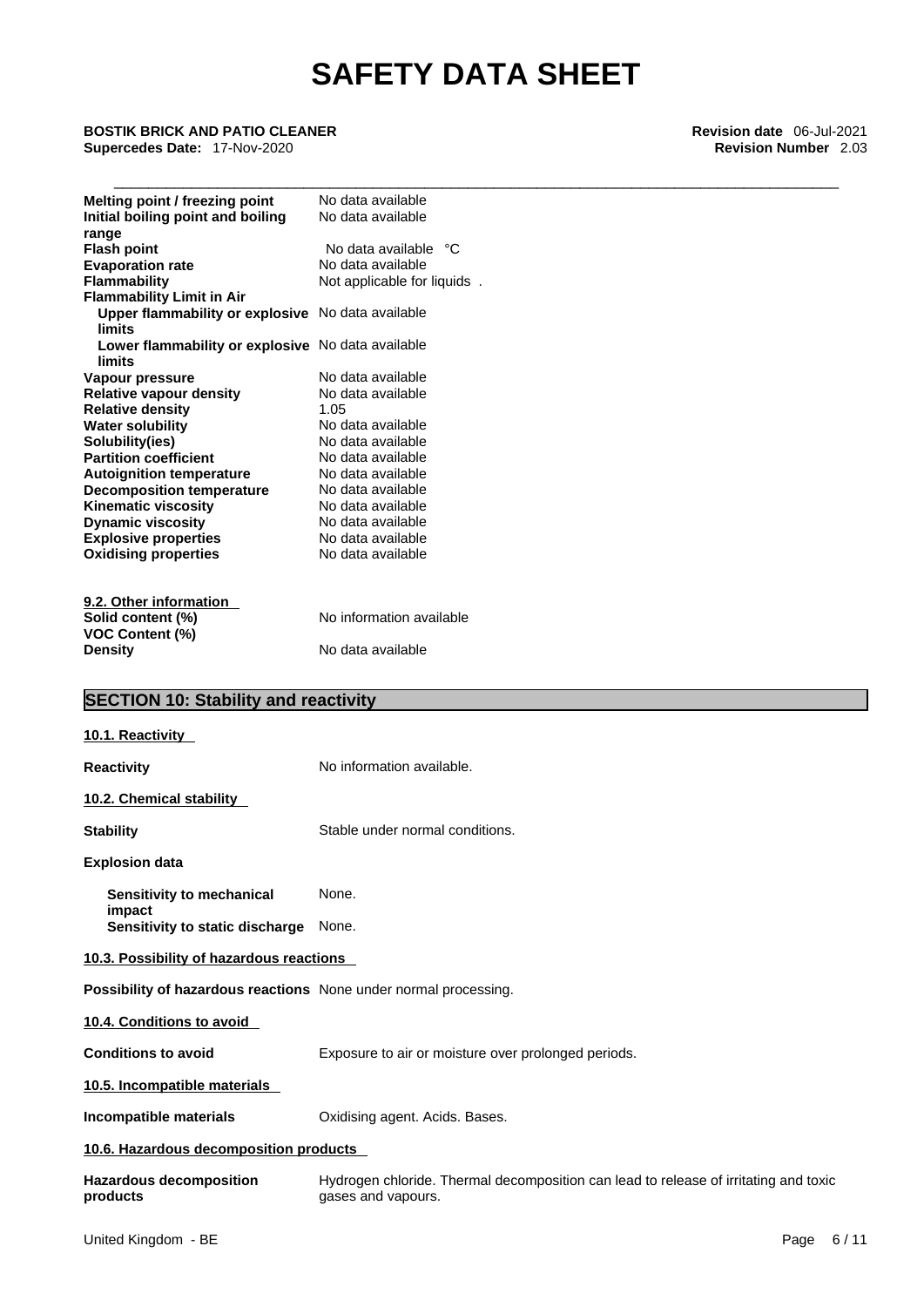# **SECTION 11: Toxicological information**

### **11.1. Information on toxicological effects**

**Information on likely routes of exposure**

**Product Information**

| <b>Inhalation</b>   | Specific test data for the substance or mixture is not available. Corrosive by inhalation.<br>(based on components). Inhalation of corrosive fumes/gases may cause coughing,<br>choking, headache, dizziness, and weakness for several hours. Pulmonary edema may<br>occur with tightness in the chest, shortness of breath, bluish skin, decreased blood                                                                                                                                                                                |
|---------------------|------------------------------------------------------------------------------------------------------------------------------------------------------------------------------------------------------------------------------------------------------------------------------------------------------------------------------------------------------------------------------------------------------------------------------------------------------------------------------------------------------------------------------------------|
|                     | pressure, and increased heart rate. Inhaled corrosive substances can lead to a toxic<br>edema of the lungs. Pulmonary edema can be fatal.                                                                                                                                                                                                                                                                                                                                                                                                |
| Eye contact         | Specific test data for the substance or mixture is not available. Causes serious eye<br>damage. (based on components). Corrosive to the eyes and may cause severe damage<br>including blindness. May cause irreversible damage to eyes.                                                                                                                                                                                                                                                                                                  |
| <b>Skin contact</b> | Specific test data for the substance or mixture is not available. Corrosive. (based on<br>components). Causes burns.                                                                                                                                                                                                                                                                                                                                                                                                                     |
| Ingestion           | Specific test data for the substance or mixture is not available. Causes burns. (based on<br>components). Ingestion causes burns of the upper digestive and respiratory tracts. May<br>cause severe burning pain in the mouth and stomach with vomiting and diarrhea of dark<br>blood. Blood pressure may decrease. Brownish or yellowish stains may be seen around<br>the mouth. Swelling of the throat may cause shortness of breath and choking. May<br>cause lung damage if swallowed. May be fatal if swallowed and enters airways. |
|                     | Symptoms related to the physical, chemical and toxicological characteristics                                                                                                                                                                                                                                                                                                                                                                                                                                                             |

**Symptoms Redness. Burning. May cause blindness. Coughing and/ or wheezing.** 

**Numerical measures of toxicity**

**Acute toxicity The following values are calculated based on chapter 3.1 of the GHS document ATEmix (inhalation-dust/mist)** 5.12 mg/l

# **Component Information**

| Chemical name                                                                              | Oral LD50                                                         | Dermal LD50                                                                                              | Inhalation LC50        |  |  |
|--------------------------------------------------------------------------------------------|-------------------------------------------------------------------|----------------------------------------------------------------------------------------------------------|------------------------|--|--|
| Hydrochloric acid                                                                          | >2000 mg/kg (Rattus)                                              | > 5010 mg/kg (Oryctolagus                                                                                | $>5$ mg/L (Rattus) 1 h |  |  |
| 7647-01-0                                                                                  |                                                                   | cuniculus)                                                                                               |                        |  |  |
| Delayed and immediate effects as well as chronic effects from short and long-term exposure |                                                                   |                                                                                                          |                        |  |  |
| <b>Skin corrosion/irritation</b>                                                           |                                                                   | Classification based on data available for ingredients. Causes burns.                                    |                        |  |  |
|                                                                                            |                                                                   |                                                                                                          |                        |  |  |
|                                                                                            |                                                                   |                                                                                                          |                        |  |  |
| Serious eye damage/eye irritation                                                          |                                                                   | Classification based on data available for ingredients. Risk of serious damage to eyes.<br>Causes burns. |                        |  |  |
|                                                                                            |                                                                   |                                                                                                          |                        |  |  |
|                                                                                            |                                                                   |                                                                                                          |                        |  |  |
| <b>Respiratory or skin sensitisation</b>                                                   |                                                                   | Based on available data, the classification criteria are not met.                                        |                        |  |  |
|                                                                                            |                                                                   |                                                                                                          |                        |  |  |
| <b>Germ cell mutagenicity</b>                                                              | Based on available data, the classification criteria are not met. |                                                                                                          |                        |  |  |
|                                                                                            |                                                                   |                                                                                                          |                        |  |  |
|                                                                                            |                                                                   |                                                                                                          |                        |  |  |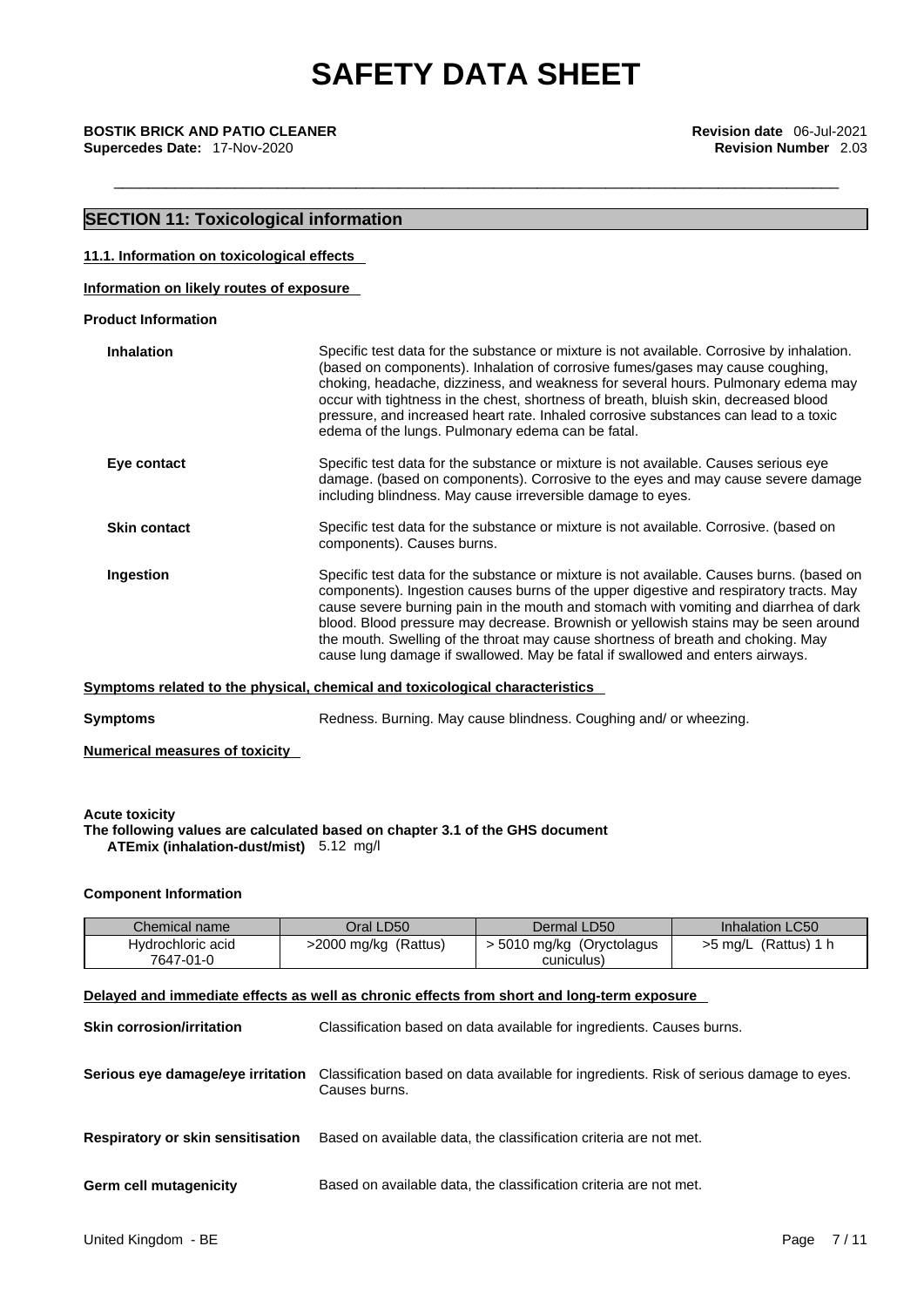| Carcinogenicity                         | Based on available data, the classification criteria are not met. |  |
|-----------------------------------------|-------------------------------------------------------------------|--|
| <b>Reproductive toxicity</b>            | Based on available data, the classification criteria are not met. |  |
| <b>STOT - single exposure</b>           | Based on available data, the classification criteria are not met. |  |
| <b>STOT - repeated exposure</b>         | Based on available data, the classification criteria are not met. |  |
| <b>Aspiration hazard</b>                | Based on available data, the classification criteria are not met. |  |
| 11.2. Information on other hazards      |                                                                   |  |
| 11.2.1. Endocrine disrupting properties |                                                                   |  |
| <b>Endocrine disrupting properties</b>  | No information available.                                         |  |
| 11.2.2. Other information               |                                                                   |  |
| Other adverse effects                   | No information available.                                         |  |

# **SECTION 12: Ecological information**

# **12.1. Toxicity**

# **Ecotoxicity**

| LC50 96 h =<br>Hydrochloric acid | Chemical name | Algae/aguatic<br>plants | <b>Fish</b> | <b>Toxicity to</b><br>I microorganisms l | Crustacea | M-Factor | M-Factor<br>(long-term) |
|----------------------------------|---------------|-------------------------|-------------|------------------------------------------|-----------|----------|-------------------------|
| $20.5$ mh/l<br>7647-01-0         |               |                         |             |                                          |           |          |                         |

# **12.2. Persistence and degradability**

**Persistence and degradability** No information available.

# **12.3. Bioaccumulative potential**

**Bioaccumulation** No information available.

# **12.4. Mobility in soil**

**Mobility in soil** No information available.

# **12.5. Results of PBT and vPvB assessment**

**PBT and vPvB assessment** The product does not contain any substance(s) classified as PBT or vPvB.

| Chemical name     | PB1<br>and vPvB assessment          |
|-------------------|-------------------------------------|
| Hvdrochloric acid | The substance is not PBT,<br>/ vPvB |
| 7647-01-0         | PBT<br>assessment does not apply    |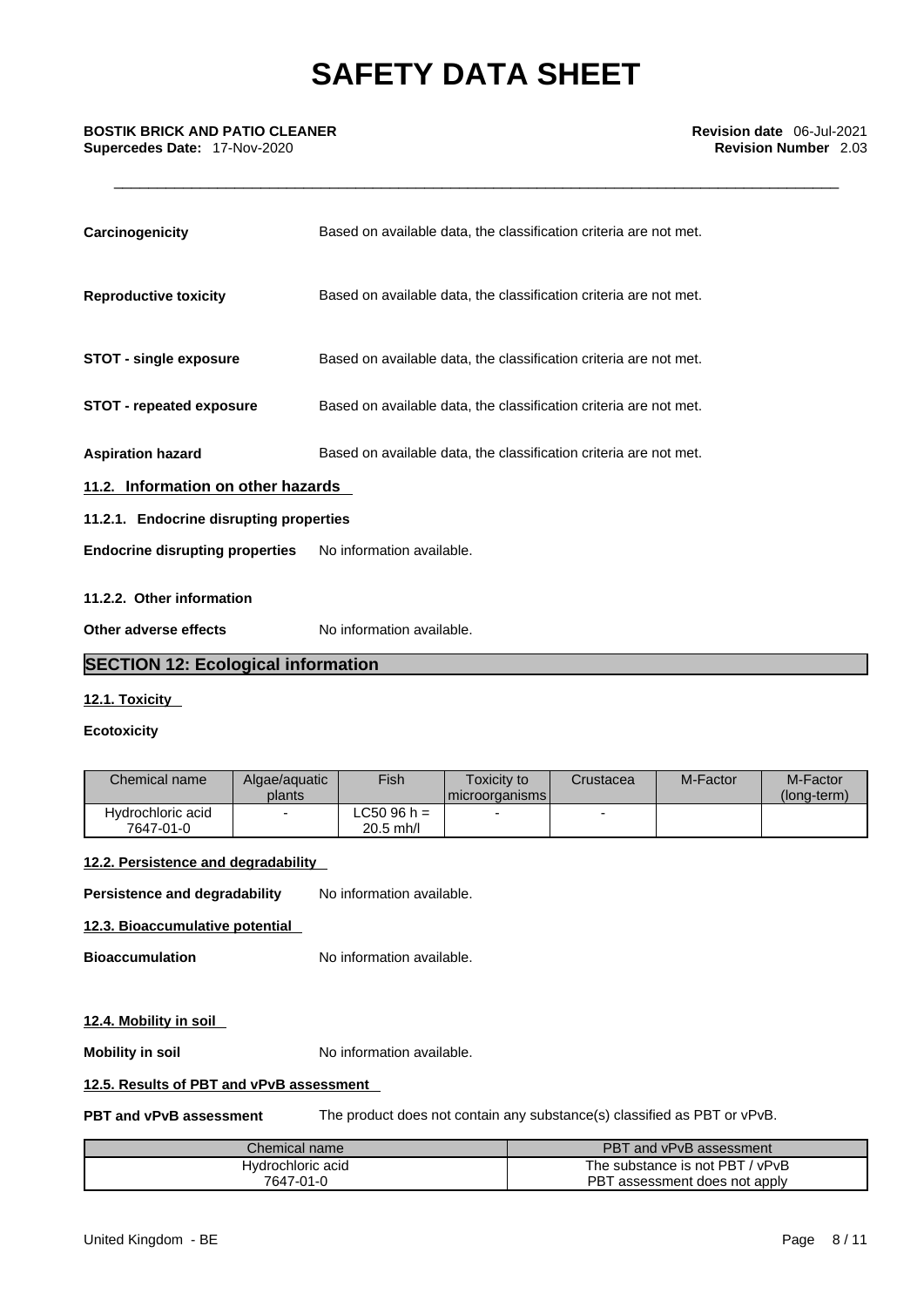# **12.6. Other adverse effects**

**Other adverse effects** No information available.

# **SECTION 13: Disposal considerations**

# **13.1. Waste treatment methods**

| Waste from residues/unused<br>products | Dispose of in accordance with local regulations. Dispose of waste in accordance with<br>environmental legislation. |
|----------------------------------------|--------------------------------------------------------------------------------------------------------------------|
| Contaminated packaging                 | Handle contaminated packages in the same way as the product itself.                                                |
| <b>Other information</b>               | Waste codes should be assigned by the user based on the application for which the<br>product was used.             |

# **SECTION 14: Transport information**

| Note:                                                                                                                                                                                                                                                                                                                                                                                     | The shipping descriptions shown here are for bulk shipments only, and may not apply to<br>shipments made in non-bulk packages (see regulatory definition). The information shown<br>here, may not always agree with the bill of lading shipping description for the material. |
|-------------------------------------------------------------------------------------------------------------------------------------------------------------------------------------------------------------------------------------------------------------------------------------------------------------------------------------------------------------------------------------------|-------------------------------------------------------------------------------------------------------------------------------------------------------------------------------------------------------------------------------------------------------------------------------|
| Land transport (ADR/RID)<br>14.1 UN number or ID number<br>14.2 Proper Shipping Name<br>14.3 Transport hazard class(es)<br>Labels<br>14.4 Packing group<br><b>Description</b><br>14.5 Environmental hazards<br><b>14.6 Special Provisions</b><br><b>Classification code</b><br><b>Tunnel restriction code</b><br><b>Limited Quantity (LQ)</b><br><b>ADR Hazard Id (Kemmler</b><br>Number) | <b>UN1789</b><br>Hydrochloric acid solution<br>8<br>8<br>Ш<br>UN1789, Hydrochloric acid solution, 8, III, (E)<br>Not applicable<br>520<br>C <sub>1</sub><br>(E)<br>5L<br>80                                                                                                   |
| <b>IMDG</b><br>14.1 UN number or ID number<br>14.2 Proper Shipping Name<br>14.3 Transport hazard class(es)<br>14.4 Packing group<br><b>Description</b><br>14.5 Marine pollutant<br><b>14.6 Special Provisions</b><br><b>Limited Quantity (LQ)</b><br>EmS-No                                                                                                                               | <b>UN1789</b><br>Hydrochloric acid solution<br>8<br>III<br>UN1789, Hydrochloric acid solution, 8, III<br><b>NP</b><br>223<br>5L<br>$F-A, S-B$<br>14.7 Transport in bulk according to Annex II of MARPOL and the IBC Code<br>Not applicable                                    |
| Air transport (ICAO-TI / IATA-DGR)<br>14.1 UN number or ID number<br>14.2 Proper Shipping Name<br>14.3 Transport hazard class(es)<br>14.4 Packing group<br><b>Description</b><br>14.5 Environmental hazards<br><b>14.6 Special Provisions</b><br><b>Limited Quantity (LQ)</b><br><b>ERG Code</b>                                                                                          | <b>UN1789</b><br>Hydrochloric acid solution<br>8<br>Ш<br>UN1789, Hydrochloric acid solution, 8, III<br>Not applicable<br>A3, A803<br>1 <sub>L</sub><br>8L                                                                                                                     |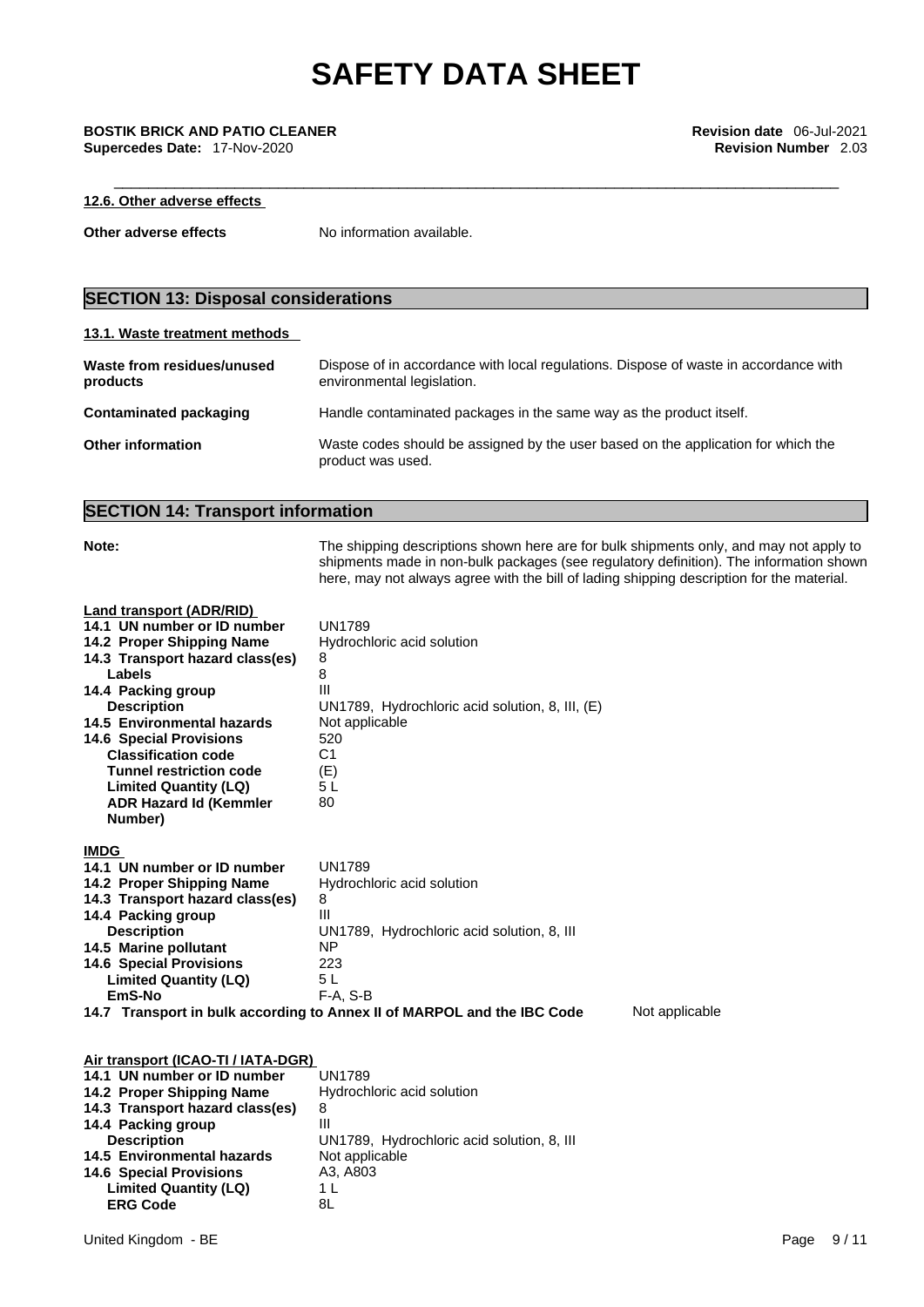# **Section 15: REGULATORY INFORMATION**

## **15.1. Safety, health and environmental regulations/legislation specific for the substance or mixture**

## **European Union**

Take note of Directive 98/24/EC on the protection of the health and safety of workers from the risks related to chemical agents at work

Check whether measures in accordance with Directive 94/33/EC for the protection of young people at work must be taken.

Take note of Directive 92/85/EC on the protection of pregnant and breastfeeding women at work

## **Registration, Evaluation, Authorization, and Restriction of Chemicals (REACh) Regulation (EC 1907/2006)**

# **SVHC: Substances of Very High Concern for Authorisation:**

This product does not contain candidate substances of very high concern at a concentration >=0.1% (Regulation (EC) No. 1907/2006 (REACH), Article 59)

## **EU-REACH (1907/2006) - Annex XVII - Substances subject to Restriction**

This product does not contain substances subject to restriction (Regulation (EC) No. 1907/2006 (REACH), Annex XVII).

### **Substance subject to authorisation per REACH Annex XIV**

This product does not contain substances subject to authorisation (Regulation (EC) No. 1907/2006 (REACH), Annex XIV)

## **Named dangerous substances per Seveso Directive (2012/18/EU)**

| $\mathsf{\sim}$ nemical name          | Lower-tier requirements (tons) | Upper-tier requirements (tons) |
|---------------------------------------|--------------------------------|--------------------------------|
| 7647-01-0<br>Hydrochloric acid<br>. . |                                | 250                            |

#### **Ozone-depleting substances (ODS) regulation (EC) 1005/2009** Not applicable

**Persistent Organic Pollutants**

Not applicable

| h<br>adents<br>pieaching<br>יי י<br>. . | $\overline{\mathbf{u}}$<br>. . |
|-----------------------------------------|--------------------------------|
|                                         |                                |

## **National regulations**

## **15.2. Chemical safety assessment**

Chemical Safety Assessments have been carried out by the Reach registrants for substances registered at >10 tpa. No Chemical Safety Assessment has been carried out for this mixture

## **SECTION 16: Other information**

## **Key or legend to abbreviations and acronyms used in the safety data sheet**

## **Full text of H-Statements referred to under section 3**

H290 - May be corrosive to metals